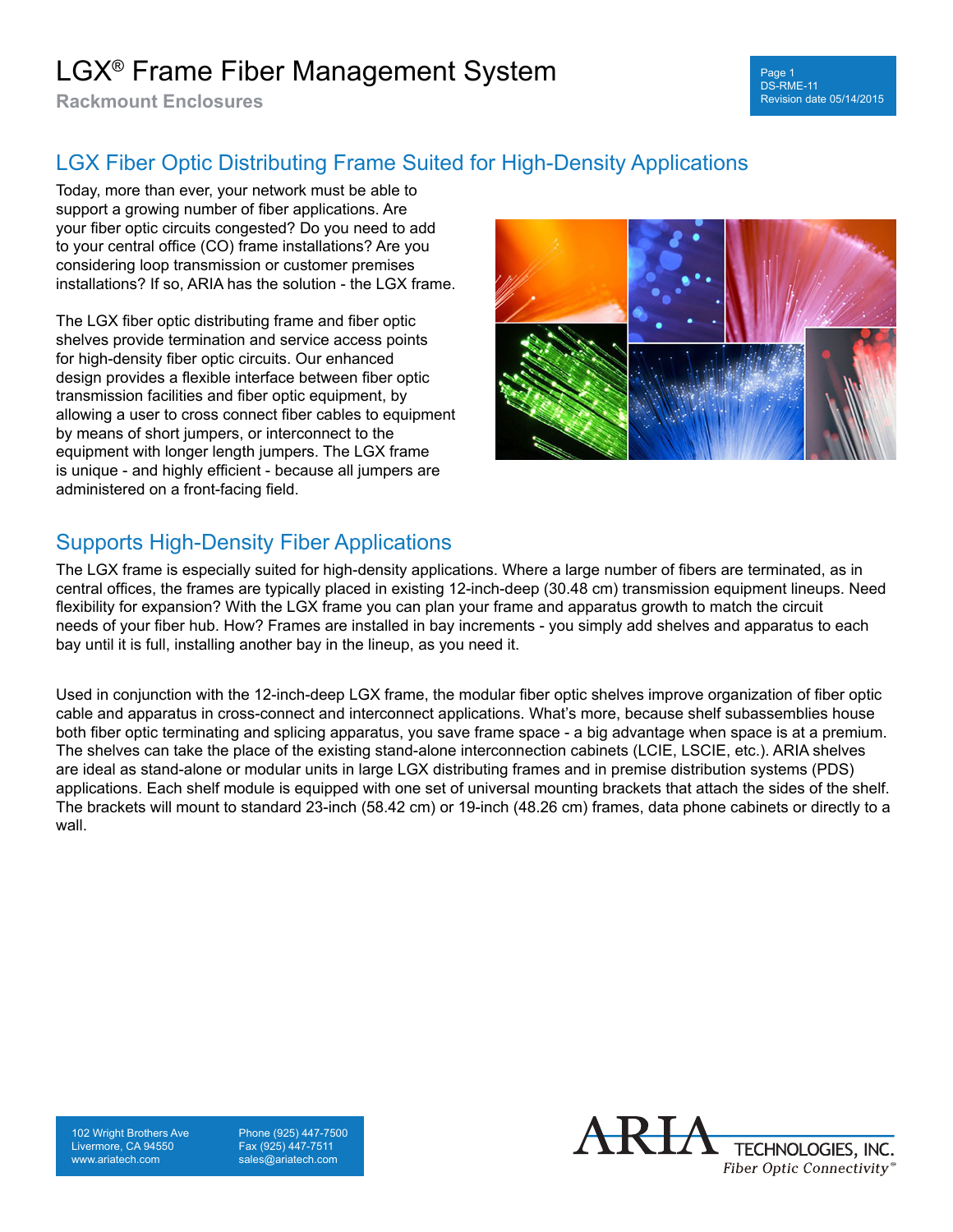**Rackmount Enclosures**

#### Page 2 DS-RME-11 Revision date 05/14/2015

#### **Applications**

- High-density applications where a large number of fibers are terminated
- Ideal for Services Providers, Cable TV, Private Network, and Enterprise applications
- Central offices

#### **Benefits**

- Designed for flexibility
- Optimizes space
- Simplifies installation and service
- Secures connectors and cables
- Improves organization and storage

#### Features

- 19- and 26-inch ANSI or 300 mm ETSI widths
- $\cdot$  12-, 15-, 18-, and 24-inch depths
- Network or Seismic (Zone 0-4) rated
- Telcordia (GR 449) tested and approved
- 64 sq inches vertical trough area/bay
- 80 sq inches horizontal raceway area/bay
- Accomodates up to 36, 1/2-inch diameter OSP cables
- Mounting kits for network, seismic, concrete, and raised floors

#### Value Statement

Can your network bay frame support tomorrow's fiber optic needs? Can it grow to meet the demands of tomorrow's highdensity applications? It will, if you prepare for tomorrow today. With ARIA modular LGX frames in your central fiber hub, you can stay ahead of the future.



LGX Frame

102 Wright Brothers Ave Livermore, CA 94550 www.ariatech.com

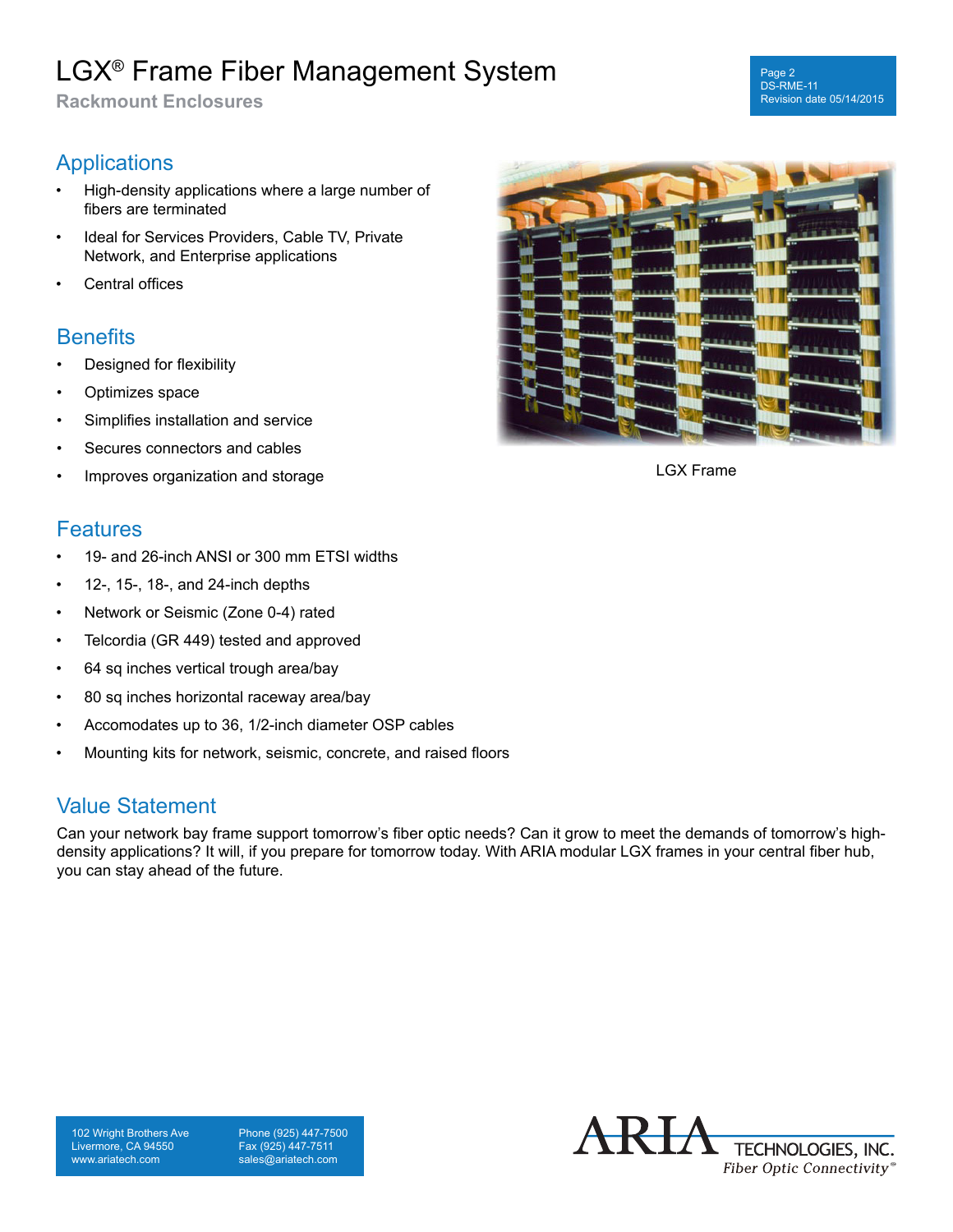**Rackmount Enclosures**

### Standard LGX Distributing Frames





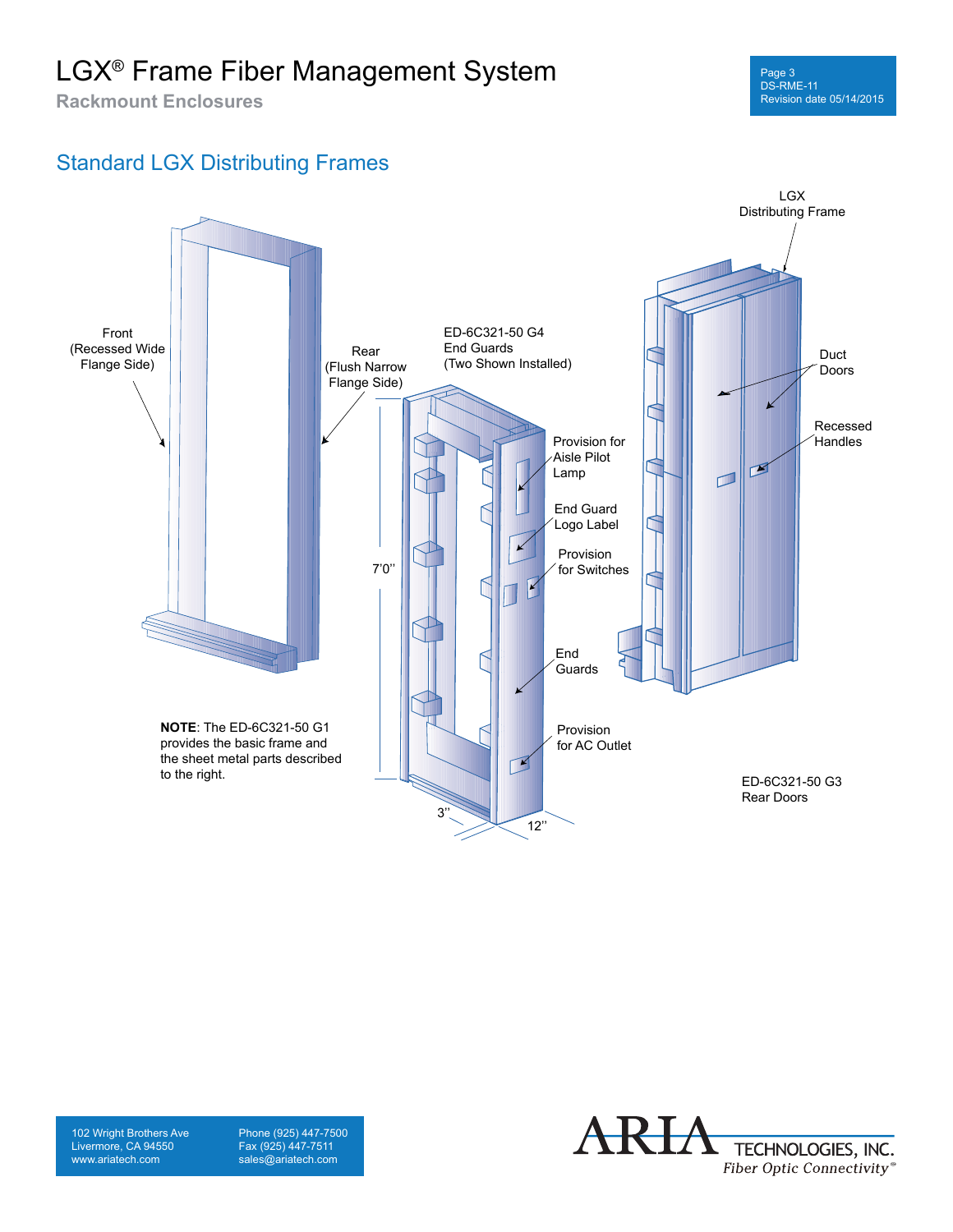**Rackmount Enclosures**

### Standard LGX Distributing Frames

The LGX frame hardware groups are designed to provide convenient ordering kits for field assembly into an LGX frame. The groups can be selected to configure a complete LGX Frame or to supply only those parts necessary to convert an existing bay frame into an LGX frame. Duct doors for the rear of the frame and end guards to dress up the lineup ends are addition groups which can be ordered.

The frame groups are available in 12-inch (305 mm) or 15-inch (381 mm) depth footprints. Frames are 26-inch wide (660 mm) by 84-inches tall (2.1 m). All frame groups come equipped with either a network or seismic floor mounting kit.

### Ordering Information

#### 12-Inch (305 mm)

| Comcode      | Description   | Product               | Comments                                                                                                                       |
|--------------|---------------|-----------------------|--------------------------------------------------------------------------------------------------------------------------------|
| AT-601426794 | ED6C321-50-G1 | 12" Network Bay Frame | Network bay frame plus GP2 parts                                                                                               |
| AT-601248354 | ED6C321-50-G2 | 12" Frame Parts       | No frame, 12" rear ducts wall, 12" rear duct<br>brackets, horizontal troughs, vertical jumper<br>retainers, fasteners/hardware |
| AT-601248404 | ED6C321-50-G3 | Rear Doors            | One set of rear doors                                                                                                          |
| AT-601248388 | ED6C321-50-G4 | 12" End Guard         | One 12" end guard.                                                                                                             |
| AT-601373178 | ED6C321-50-G5 | 12" Duct Walls        | 12" duct wall upper L&R, 12" duct wall lower<br>L&R, top brace, base brace, 12 duct brackets                                   |
| AT-601427347 | ED6C321-50-G6 | 12" Seismic Bay Frame | Seismic bay frame plus GP2 parts                                                                                               |

#### 15-Inch (381 mm)

| Comcode      | <b>Description</b>         | Product               | Comments                                                                                                 |
|--------------|----------------------------|-----------------------|----------------------------------------------------------------------------------------------------------|
| AT-601835713 | ED6C321-50-G7              | 15" Frame Parts       | No frame, 15" rear ducts wall, 15" rear duct brackets,<br>horizontal troughs, vertical jumper retainers, |
|              | AT-601835721 ED6C321-50-G8 | 15" End Guard         | One 15" end guard                                                                                        |
| AT-601842214 | ED6C321-50-G9              | 15" Network Bay Frame | Network bay frame plus GP7 parts                                                                         |
| AT-601842222 | ED6C321-50-G10             | 15" Seismic Bay Frame | Seismic bay frame plus GP7 parts                                                                         |

102 Wright Brothers Ave Livermore, CA 94550 www.ariatech.com

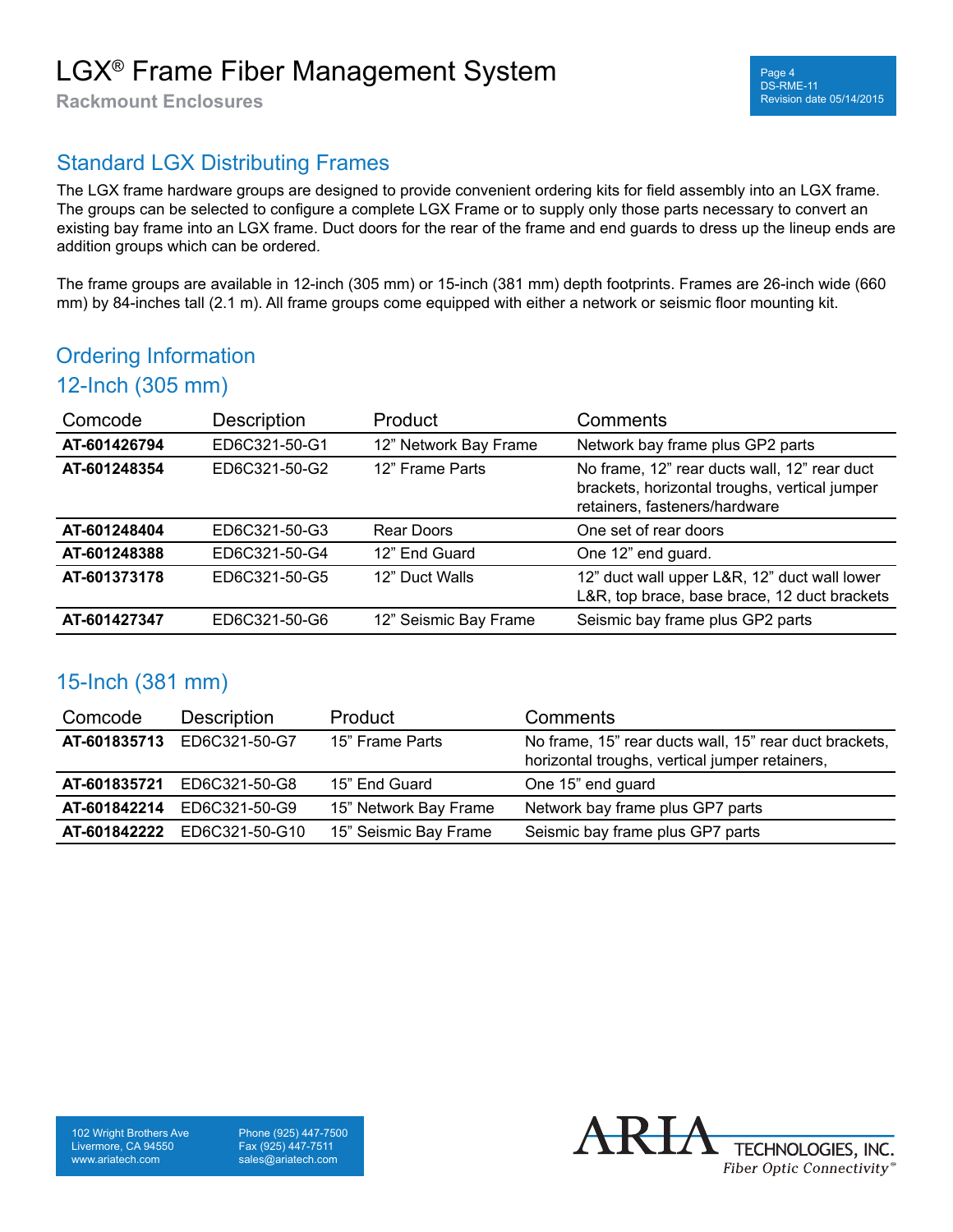**Rackmount Enclosures**

### Standard LGX Distributing Frames



102 Wright Brothers Ave Livermore, CA 94550 www.ariatech.com

Phone (925) 447-7500 Fax (925) 447-7511 sales@ariatech.com

K TECHNOLOGIES, INC. Fiber Optic Connectivity®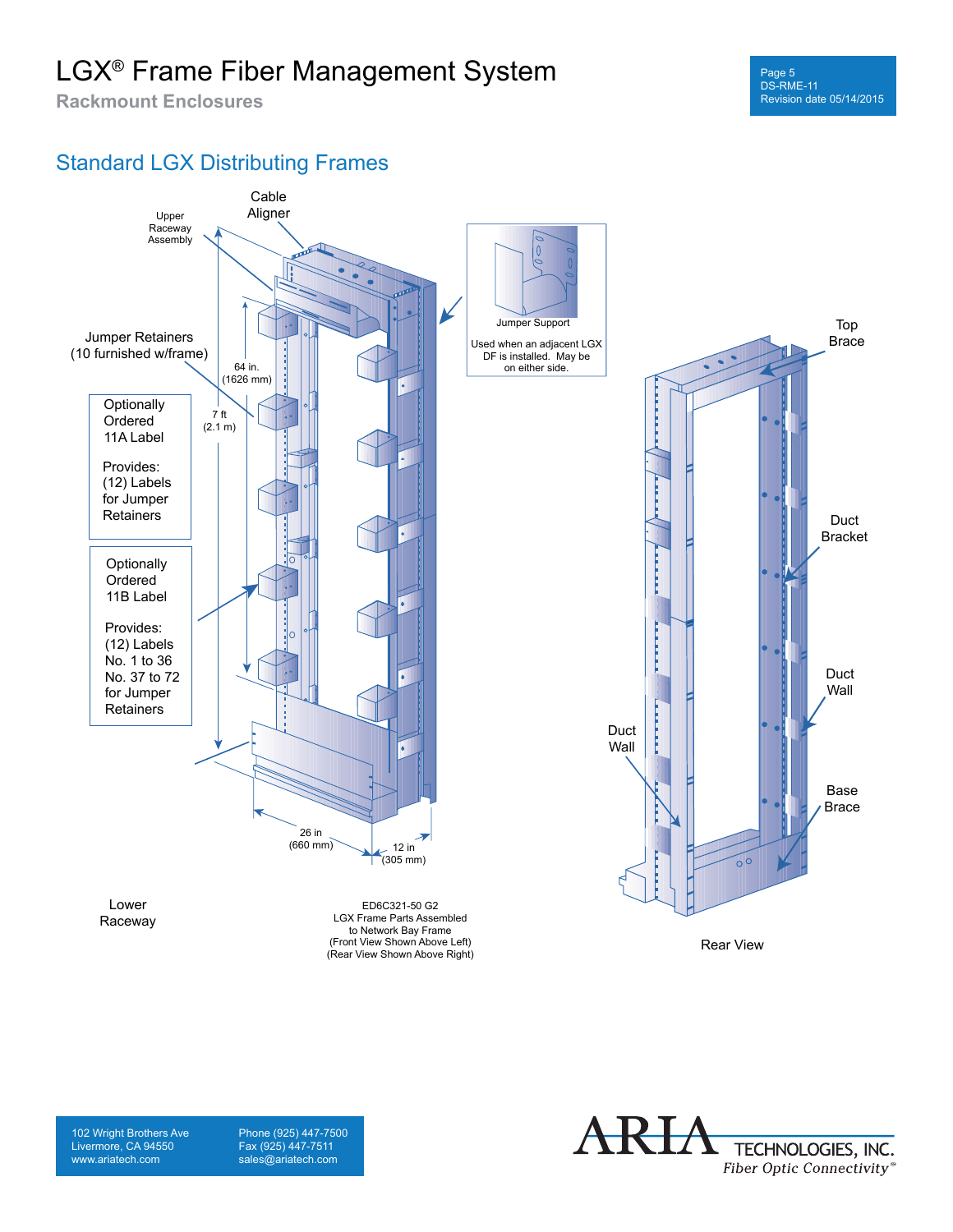**Rackmount Enclosures**

#### Preassembled LGX Distributing Frames

The fastest way to install an LGX frame is to use the preassembled frame equipment. This format saves the installer valuable time by providing factory-assembled components, thus reducing the overall time to fasten the frame together in the field. The preassembled frame can be ordered with a single comcode and comes in a single box.

The frame groups are available in 12-inch (305 mm) or 15-inch (381 mm) depth footprints. Frames are 26-inches wide (660 mm) by 84-inches tall (2.1 m). All frames come equipped with network or seismic floor mounting kits.

### Ordering Information

#### 12-Inch (305 mm) Network

| Comcode      | Description                                        | Product                       | Comments                                                                                   |
|--------------|----------------------------------------------------|-------------------------------|--------------------------------------------------------------------------------------------|
| AT-107489858 | ED6C321-50-GP1+GP2                                 | 12 NBF w/ GP2                 | Preassembled network bay frame plus GP2 parts                                              |
|              | AT-107382343 ED6C321-50-GP1+GP2+GP3 12 NBF w/ GP2. | Doors                         | Preassembled network bay frame plus GP2<br>parts and rear doors                            |
| AT-107382327 | ED6C321-50-GP1+GP2+G-<br>P3+JR4C-9                 | 12 NBF w/ GP2,<br>Doors, Caps | Preassembled network bay frame plus GP2<br>parts, rear doors, and jumper retainer end caps |

#### 12-Inch (305 mm) Seismic

| Comcode      | Description                           | <b>Product</b>                | Comments                                                                                   |
|--------------|---------------------------------------|-------------------------------|--------------------------------------------------------------------------------------------|
| AT-107489866 | ED6C321-50-GP1+GP2                    | 12 SBF w/ GP2                 | Preassembled seismic bay frame plus GP2 parts                                              |
| AT-107382350 | ED6C321-50-GP1+GP2+GP3 12 SBF w/ GP2. | Doors                         | Preassembled seismic bay frame plus GP2 parts<br>and rear doors                            |
| AT-107382335 | ED6C321-50-GP1+GP2+G-<br>P3+JR4C-9    | 12 SBF w/ GP2,<br>Doors, Caps | Preassembled seismic bay frame plus GP2<br>parts, rear doors, and jumper retainer end caps |

#### 15-inch (381 mm) Network

| Comcode      | Description                           | <b>Product</b> | <b>Comments</b>                                                 |
|--------------|---------------------------------------|----------------|-----------------------------------------------------------------|
| AT-107856528 | ED6C321-50-GP1+GP7                    | 15 NBF w/ GP7  | Preassembled network bay frame plus GP2 parts                   |
| AT-107910044 | ED6C321-50-GP1+GP7+GP3 15 NBF w/ GP7, | Doors          | Preassembled network bay frame plus GP2<br>parts and rear doors |

#### 15-inch (381 mm) Seismic

| Comcode      | Description                           | <b>Product</b> | <b>Comments</b>                                                 |
|--------------|---------------------------------------|----------------|-----------------------------------------------------------------|
|              | AT-107872616 ED6C321-50-GP1+GP7       | 15 SBF w/ GP7  | Preassembled seismic bay frame plus GP2 parts                   |
| AT-107910051 | ED6C321-50-GP1+GP7+GP3 15 SBF w/ GP7, | Doors          | Preassembled seismic bay frame plus GP2 parts<br>and rear doors |

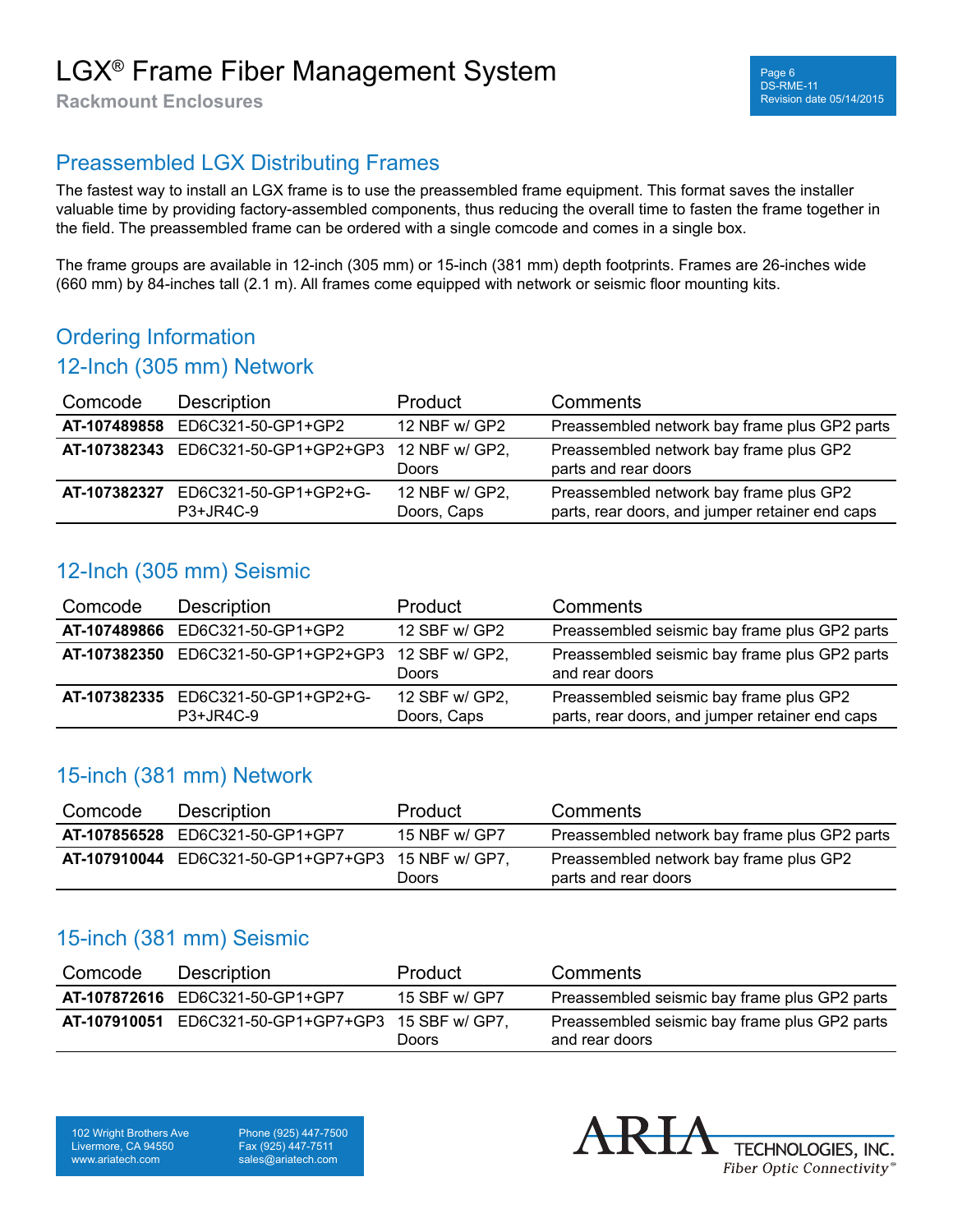**Rackmount Enclosures**

#### Preassembled LGX Distributing Frames



102 Wright Brothers Ave Livermore, CA 94550 www.ariatech.com

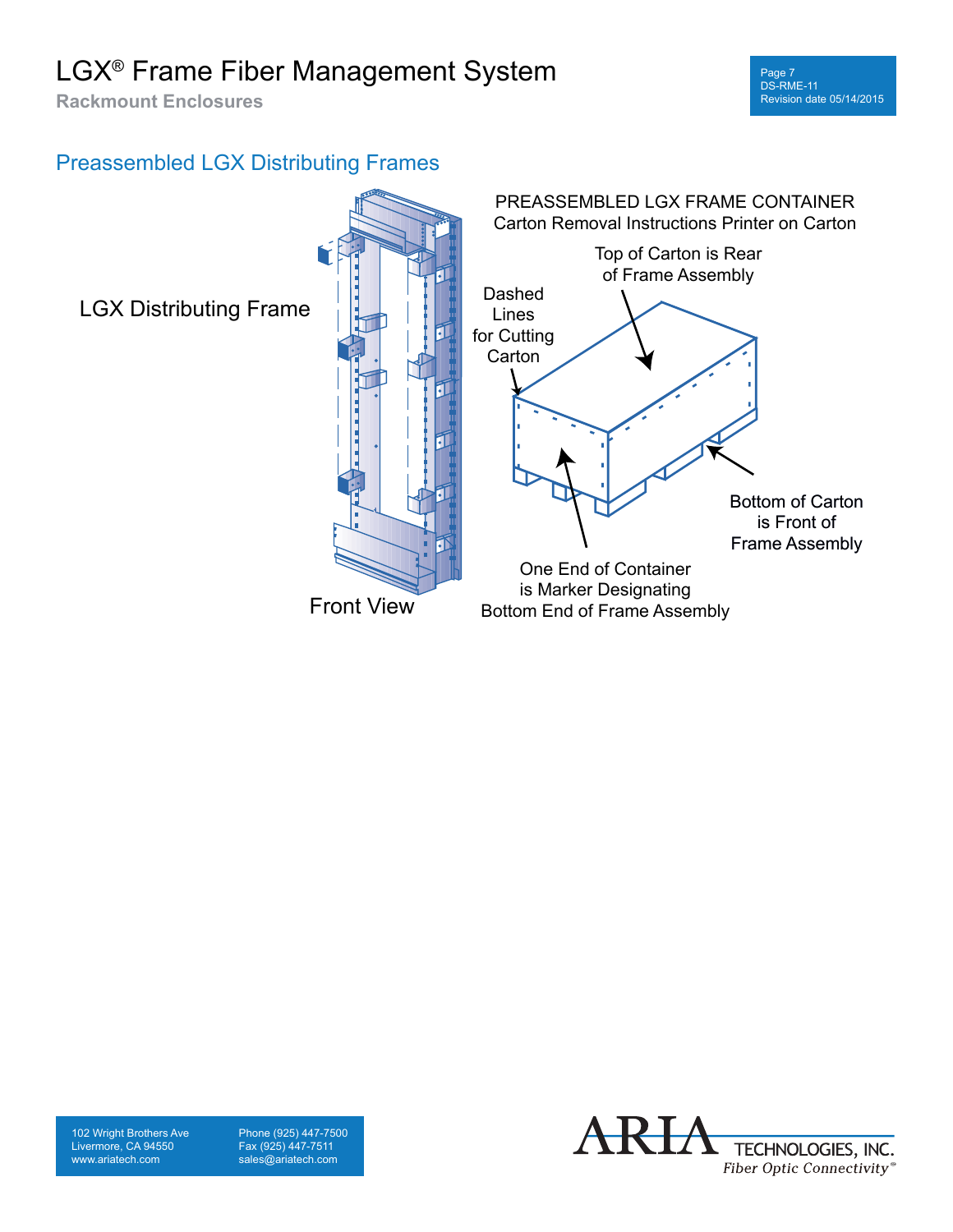**Rackmount Enclosures**

#### LGX Frame Accessories

A variety of supplemental LGX frame accessories are available to customize the LGX standard or preassemble frames to specific customer applications.

### Ordering Information

| Comcode                    | Description                             | Product                                               | Comments                                                                    |
|----------------------------|-----------------------------------------|-------------------------------------------------------|-----------------------------------------------------------------------------|
| AT-106929961               | FEX1A-FB                                | 3" Frame Extenders                                    | Used on the rear of the frame to convert 12" to<br>15" deep frames.         |
| AT-104411277 JR1A          |                                         | Jumper Retainer for 19" racks                         | Narrow jumper retainer brackets for data rack<br>applications. (One pair)   |
| AT-104436092 JR2A          |                                         | Jumper Retainer for 26" racks                         | A 3-1/" wide jumper retainer bracket for shelf<br>applications (One pair)   |
| AT-104436084 11A LABELS    |                                         | Sticky labels for JR2A, set of 12                     | Provides 12 labels for the JR2A (2 spare labels)                            |
| AT-106518327               | CR <sub>1</sub> A                       | Cable Retainer used in Duct Walls                     | Use with GP5 duct walls. (One pair)                                         |
| AT-106555360 CR1A-M        |                                         | Cable Retainer used in Duct Walls                     | A modified CR1A to allow addition mounting<br>height space. (One pair)      |
| AT-106574551 RU1A-23/5-6   |                                         | Upper Raceway, 5"-6" Flanges                          | LGX upper raceway w/ 5" front flange and 6"<br>rear flange. (One)           |
| AT-106574577 RL1A-23/5-9   |                                         | Lower Raceway, 5"-9" Flanges                          | LGX upper raceway w/ 5" front flange and 6"<br>rear flange. (One)           |
| AT-106555931 RU1A-23/5-3   |                                         | Upper Raceway, 5"-3" Flanges                          | LGX upper raceway w/ 5" front flange and 3"<br>rear flange. (One)           |
| AT-106555170 RL1A-23/5-5   |                                         | Lower Raceway, 5"-5" Flanges                          | LGX lower raceway w/ 5" front fl ange and 5"<br>rear flange. (One)          |
| <b>AT-106565344</b> JR4A-1 |                                         | Jumper Retainer                                       | L and R hand jumper retainer with one exten-<br>sion flap. (One)            |
| AT-106565351 JR4A-9        |                                         | Jumper Retainer, set of 9                             | L and R hand jumper retainer with one exten-<br>sion flap. (Nine)           |
| AT-106565369 JR4C-1        |                                         | Jumper End Caps                                       | L and R end cap to close off JR4A at frame end<br>points (One)              |
| AT-106565377 JR4C-9        |                                         | Jumper End Caps, set of 9                             | L and R end cap to close off JR4A at frame end<br>points (Nine)             |
| AT-106565385 JR4E-9        |                                         | Extensions between JR4As                              | Additional extension flap between the JR4A<br>brackets. (Nine)              |
| AT-106574593 JS1A          |                                         | Jumper Support between bays                           | Provides jumper support between bays. An-<br>chors adjacent bays. (One)     |
| AT-107264707               | Concrete Floor<br><b>Mount Kit</b>      | Network/Seismic Concrete Floor<br><b>Mounting Kit</b> | Mount kit for network/seismic bay frames for<br>concrete floor.             |
| AT-107264715               | <b>Raised Floor</b><br><b>Mount Kit</b> | Network/Seismic Raised Floor<br><b>Mounting Kit</b>   | Mount kit for network/seismic bay frames for<br>raised floor.               |
| AT-106192594               | 48A GUIDE                               | Cable Guide                                           | Provides protection of jumpers crossing the top<br>of frames $(L & R$ pair) |

102 Wright Brothers Ave Livermore, CA 94550 www.ariatech.com

Phone (925) 447-7500 Fax (925) 447-7511 sales@ariatech.com

 $\rm{RIA}_{\rm{TECHNOLOGIES, \,INC.}}$ Fiber Optic Connectivity®